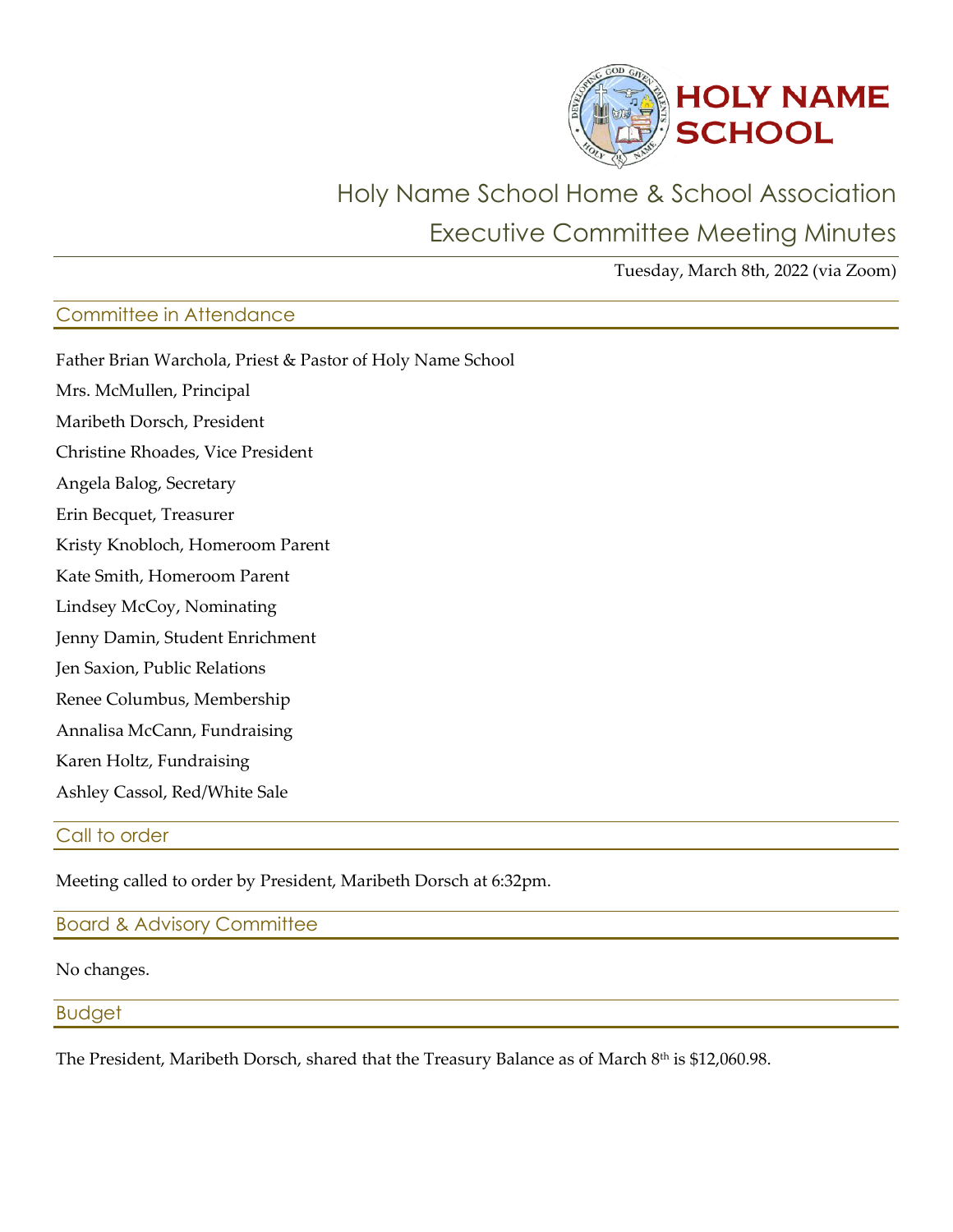### Pastor and Principal's Report

- Father Brian would like to continue to bring people in for the future musicians, etc. for student presentations/visits
- Father Chase scheduled for May  $2<sup>nd</sup>$  (soccer player) meeting with the HN students

#### *Principal's Report*

- Teacher requests for Book Fair monies (Kristy) Mrs. McMullen also wanted to order 4 magnetic easels
- Author time?
- Letter of intent for EANS?? rec'd \$292,000, requested to purchase more items that are disposable, teachers requested standing desks, flexible seating like stools, seat cushions
- Will order additional computers, replacement for 30 kindergarten tablets
- Looking and advertising for teachers
- Parent Emily Steberger referring some students from UPJ

#### Committee Reports

#### Committee reports

- Homeroom Parent(s) Kristy/Kate
	- $\circ$  Scholastic extended dates for Book Fair (for over 2 weeks) from April 25<sup>th</sup> May 6<sup>th</sup>
	- $\circ$  2023 Book Fair will be held April 24<sup>th</sup> May 5<sup>th</sup>
	- o Requested cashless system again ewallet or check
- Nominating Lindsay
	- o Vice President Ashley to stay
	- o Membership Renee's last term (open up for nominations)
	- o Homeroom Parent Kate to stay
	- o Red and White Ashley to stay
	- o Nominating Lindsey's last term (open up for nominations)
	- o Treasurer Erin to stay? (MB to follow up)
	- o School Enrichment Jenny to stay? (MB to follow up)
- School Enrichment Jenny D.
	- o Made contact with Miss Pennsylvania, but no date set yet
- Public Relations Jen S.
	- o Extended blanket collection through end of month
	- o CPR Certification Easton Charles Foundation (available any Friday) need gym space, bring everything, can do 20 kids at a time, should take 30 mins/class, do not charge, could we give a donation? Mrs. McMullen checking with Amy on clearances. 6-8<sup>th</sup> grade (approx. 60 total)
		- **•** Maribeth made a motion to contribute a \$200 donation; Annalisa  $-2^{nd}$  motion
- Membership Renee
	- o Nothing new to report; shared thanks to committee